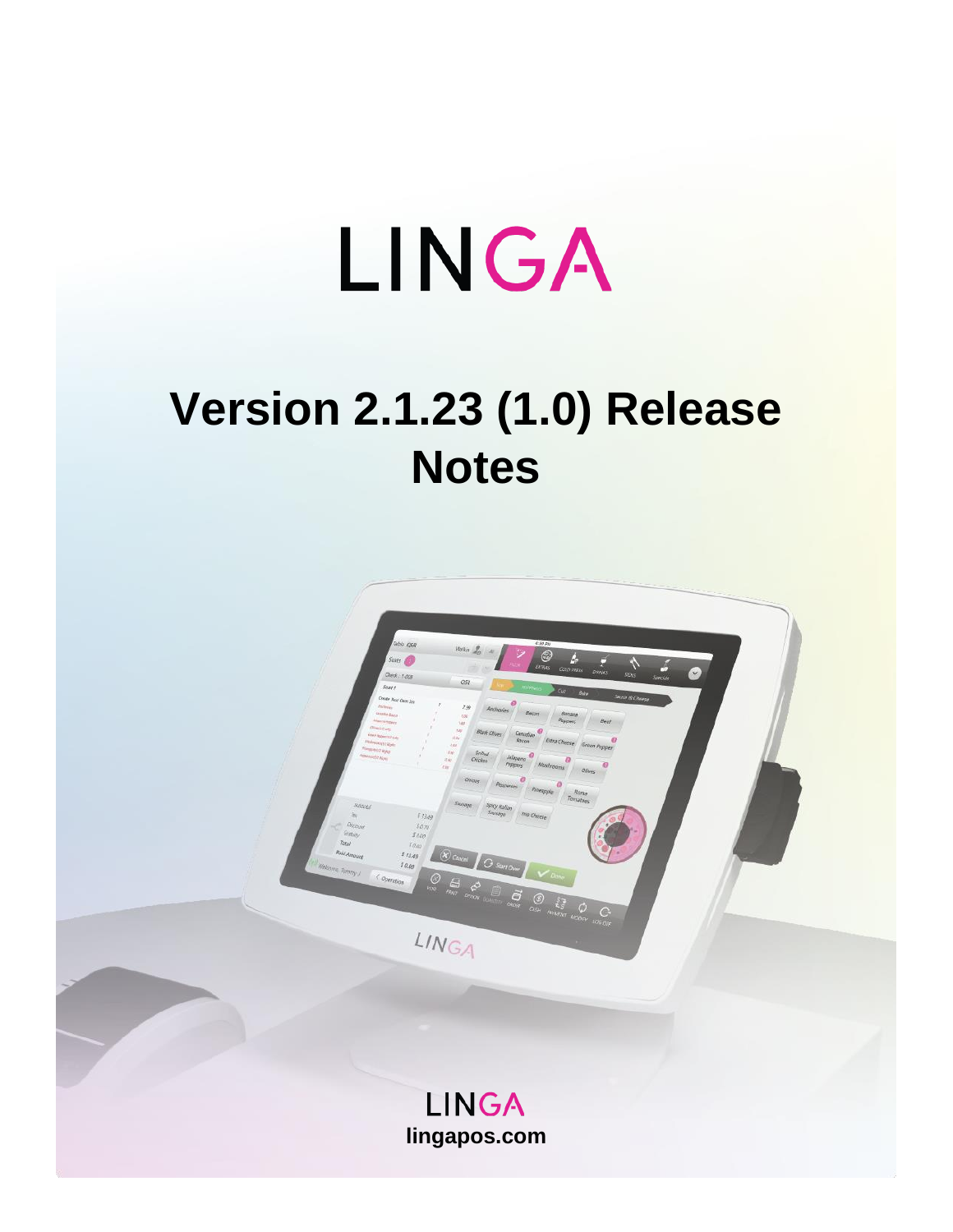

### **Version 2.1.23 (1.0) Release Notes**

**Release Date: 5-6-2020**

**Release Version: 2.1.23(1.0)**

**Enhancements:**

- **Navigate to the Delivery Orders Screen from the Login Screen with Delivery Button**
	- − The application will navigate to the phone order screen when the user clicks the Delivery button and enters their PIN
	- − On the Phone Order Screen the Delivery button will be selected by default

**Screenshot of Default Delivery Option:**

| <b>Check Stats</b> |           |                 | Table Layout               |                | Bar Tab<br><b>Phone Order</b> |                       |              | QSR            |               | admin(1234) s        |
|--------------------|-----------|-----------------|----------------------------|----------------|-------------------------------|-----------------------|--------------|----------------|---------------|----------------------|
| New(2)             | Out       | Complete        | Future                     |                |                               |                       |              |                |               | Map                  |
| Customer           | Phone     | Time            |                            | Type           | Zone                          | <b>Street Address</b> | <b>TOTAL</b> | <b>Driver</b>  |               | <b>Active Driver</b> |
| high I             | 865347758 | 16:48           |                            | STORE DELIVERY |                               | hfhm Pycrof           | A\$ 11.00    |                | kalai(6565) d |                      |
| high I             | 865347758 | 16:51           |                            | PHONE DELIVERY |                               | hfhm Pycrof           | A\$ 44.00    |                | manager1111 u |                      |
|                    |           |                 |                            |                |                               |                       |              |                | mulit(2323) m |                      |
|                    |           |                 |                            |                |                               |                       |              |                |               |                      |
|                    |           |                 |                            |                |                               |                       |              |                |               |                      |
|                    |           |                 |                            |                |                               |                       |              |                |               |                      |
| All                |           | <b>DELIVERY</b> |                            | <b>FORHERE</b> |                               | <b>TOGO</b>           | Web          |                | Paid          | UnPaid               |
| Add                |           | 菲<br>Edit       | $^\copyright$<br>Departure |                | 888<br>888<br>Arrival         | ⇄<br>Cancel Order     |              | ֍<br>Pay Check | 습<br>Print    | 锰<br>Operation       |

- **Full Delivery Address Popup when the user clicks and holds on the street address** 
	- − To view the street details of the delivery address, the user should press on the street address, and a full address will display

**Screenshot of Full Address Displayed:**

| <b>Check Stats</b> |           | Table Layout |                | Bar Tab | Phone Order                                                    |              | 要<br><b>QSR</b> | (q) |               | admin(1234) s        |
|--------------------|-----------|--------------|----------------|---------|----------------------------------------------------------------|--------------|-----------------|-----|---------------|----------------------|
| New(3)             | Out       | Complete     | Future         |         |                                                                |              |                 |     |               | Map                  |
| Customer           | Phone     | Time         | Type           | Zone    | <b>Street Address</b>                                          | <b>TOTAL</b> | <b>Driver</b>   |     |               | <b>Active Driver</b> |
| high I             | 865347758 | 16:48        | STORE DELIVERY |         | hfhm Pycrofts Garden Road<br>Nungambakkam Thousand Lights West |              | $\circledast$   |     | kalai(6565) d |                      |
| high I             | 865347758 | 16:50        | PHONE ToGo     |         | hthm Pycrot                                                    | A\$ 22.00    |                 |     | manager1111 u |                      |
| high I             | 865347758 | 16:51        | PHONE DELIVERY |         | hfhm Pycrof                                                    | A\$44.00     |                 |     | mulit(2323) m |                      |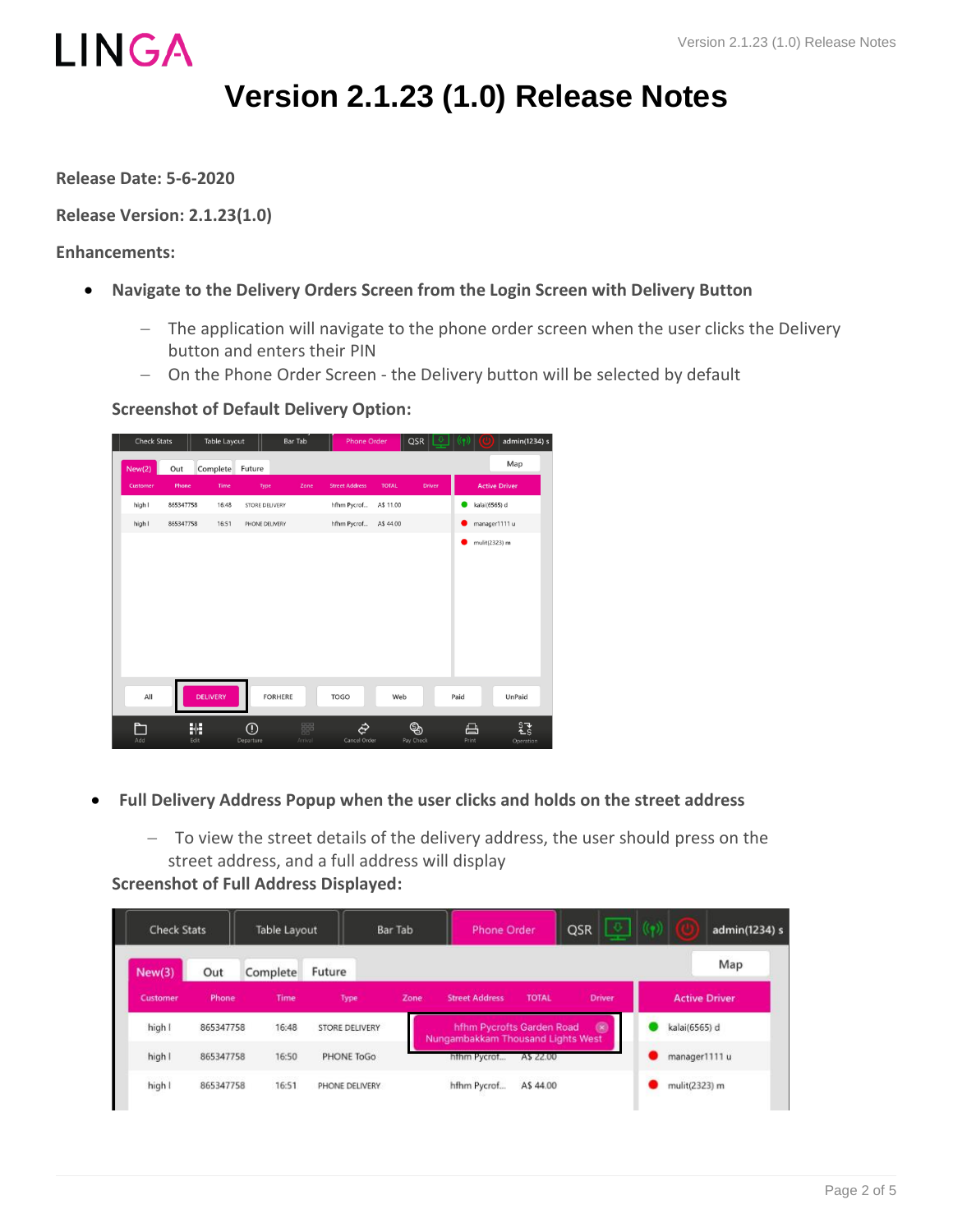

- **Inactive Drivers will Now Display in the List of Drivers**
	- − In the Driver Section on the Delivery Screen both Active and Inactive Drivers will be displayed
	- − *To enable this feature, see the following steps:*
		- Log into the Back Office
		- Then Click **Settings**
		- Next Click **Store**
		- Then Click **Settings** again
		- **Toggle ON/OFF** the option **Show Inactive Drivers**
		- Click **Update**
		- **Publish Changes to the POS**

**Please Note: By Default, this Option will be ENABLED**

#### **Screen Layout of where to turn on Show Inactive Drivers:**

| Owner Of The Check                                                | Check Creator       |          |     |          |  |  |
|-------------------------------------------------------------------|---------------------|----------|-----|----------|--|--|
| Employees must Close Cash Out/Till before Punching<br>Out $\odot$ |                     |          |     |          |  |  |
| Restrict Partial Payments <sup>O</sup>                            |                     |          | VO) |          |  |  |
| Process Credit Card Token @                                       | Select Some Options |          |     |          |  |  |
| Minimum Age                                                       |                     | Age      |     | Hours    |  |  |
|                                                                   |                     | $\Omega$ |     | $\Omega$ |  |  |
| Auto Log Off                                                      |                     |          |     |          |  |  |
| Auto generate house account number $\odot$                        |                     |          |     |          |  |  |
| Show Inactive Drivers                                             |                     |          |     |          |  |  |

 **Screenshot of Active and Inactive Drivers on the Delivery Screen:**



• **tDynamo Payment Device Option**

− The new payment device T-Dynamo is implemented with the POS application **Please Note: Fall back Swipe Option is NOT included as of now – this will be completed for the next release**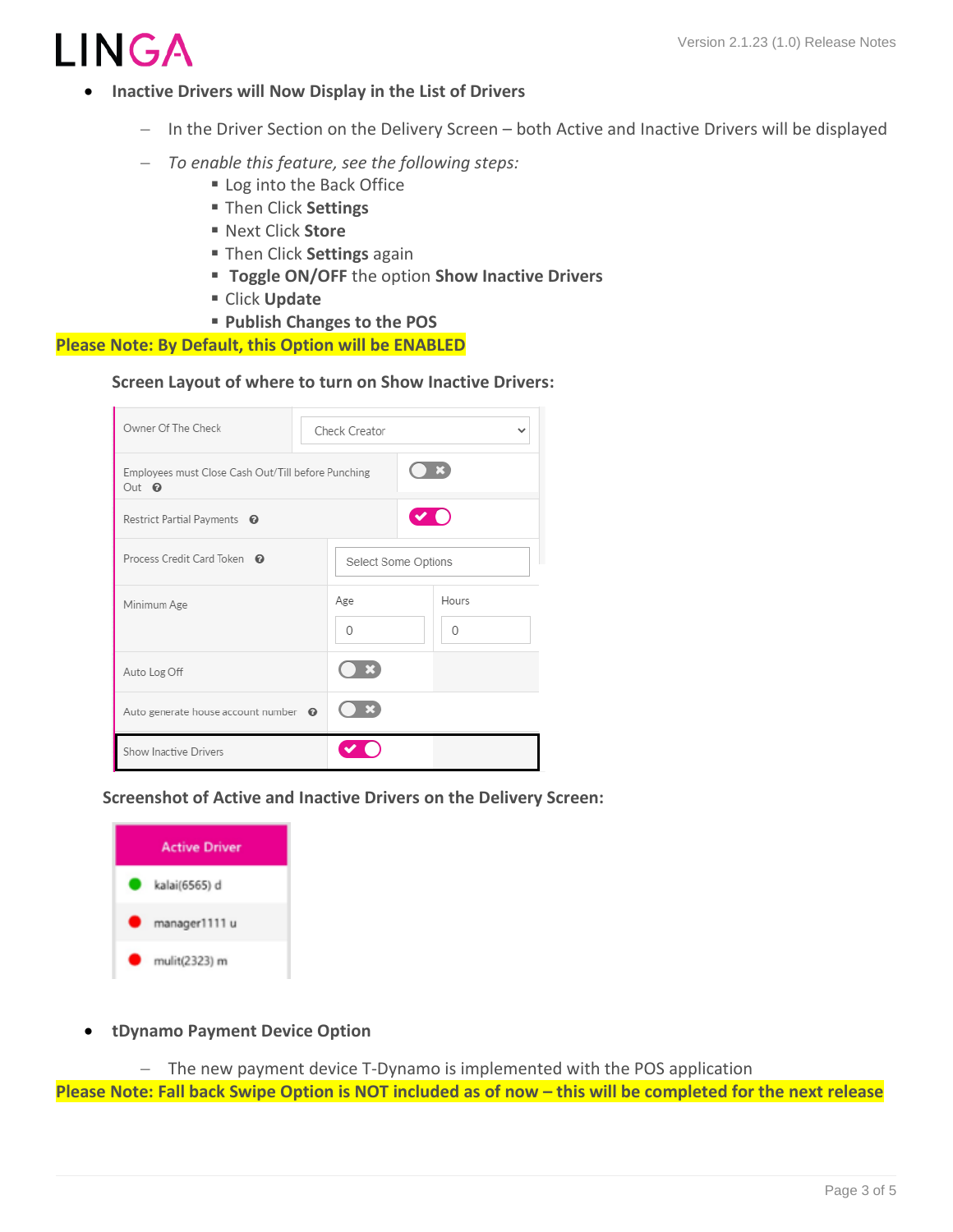

- **NEW Payment tab has been added to the Back Office**
	- − This Payment screen will allow users to go to one central location for all Payment Needs
	- − *Sections that are covered in the Screen:*
		- Enable Cash Discount
		- Edit Cash Discount Settings
		- Enable Service Charge
		- Edit Service Charge Settings
		- Tokenize the Credit Card
		- Payment Method addition/editing
		- **EMV** Settings
- **Ability to Open the Cash Drawer for All Payment Types**
	- − Once this feature has been enabled The system should open the Cash Drawer if the Payment Method is used and configured in the Back Office

− A toggle option for **Open Cash Drawer** has been added on the **Payments** screen **Please Note: By Default, ALL Options will be Disabled, Except the Cash Tender Type**

- − *To enable these feature, please see the following steps:*
	- Log into the Back Office
	- Then Click **Settings**
	- Next Click **Store**
	- Then Click the **Payments** Button
	- **Toggle ON/OFF** the option **Open Cash Drawer**
	- Click **Update**
	- **Publish Changes to the POS**

#### **Screenshot of Open Cash Drawer Option on Payment Screen:**

| <b>Payment Settings</b>      |                |                |                         |                           |                            |
|------------------------------|----------------|----------------|-------------------------|---------------------------|----------------------------|
| <b>Turn on Cash Discount</b> |                |                | $\bigcirc$ $\mathbb{R}$ |                           |                            |
| <b>Payment Method</b>        |                |                |                         |                           | <b>OAdd Payment Method</b> |
| Payment Method               | Payment Type   | Priority       | Amount                  | Open Cash Drawer          | Controls                   |
| Side CC                      | Amex           | $\circ$        | 0.0000                  | $\Box$                    | $\widehat{\mathbf{u}}$     |
| Side CC                      | Test CC        | $\mathbf{1}$   | 0.0000                  | $\mathbf{D}$ $\mathbf{E}$ | û                          |
| HAPayment                    | House Accou    | $\overline{2}$ | 0.0000                  | $\bullet$ $\mathbf{x}$    | Û                          |
| Gift Card                    | Gift Card      | 3              | 0.0000                  | $\bullet$ $\mathbf{r}$    | 會                          |
| Cash                         | Cash           | 4              | 0.0000                  | <b>VO</b>                 | û                          |
| Cash                         | Turkish Dollar | 5              | 6.1000                  | $\boldsymbol{\mathsf{x}}$ | Û                          |
| <b>Update</b>                |                |                |                         |                           |                            |